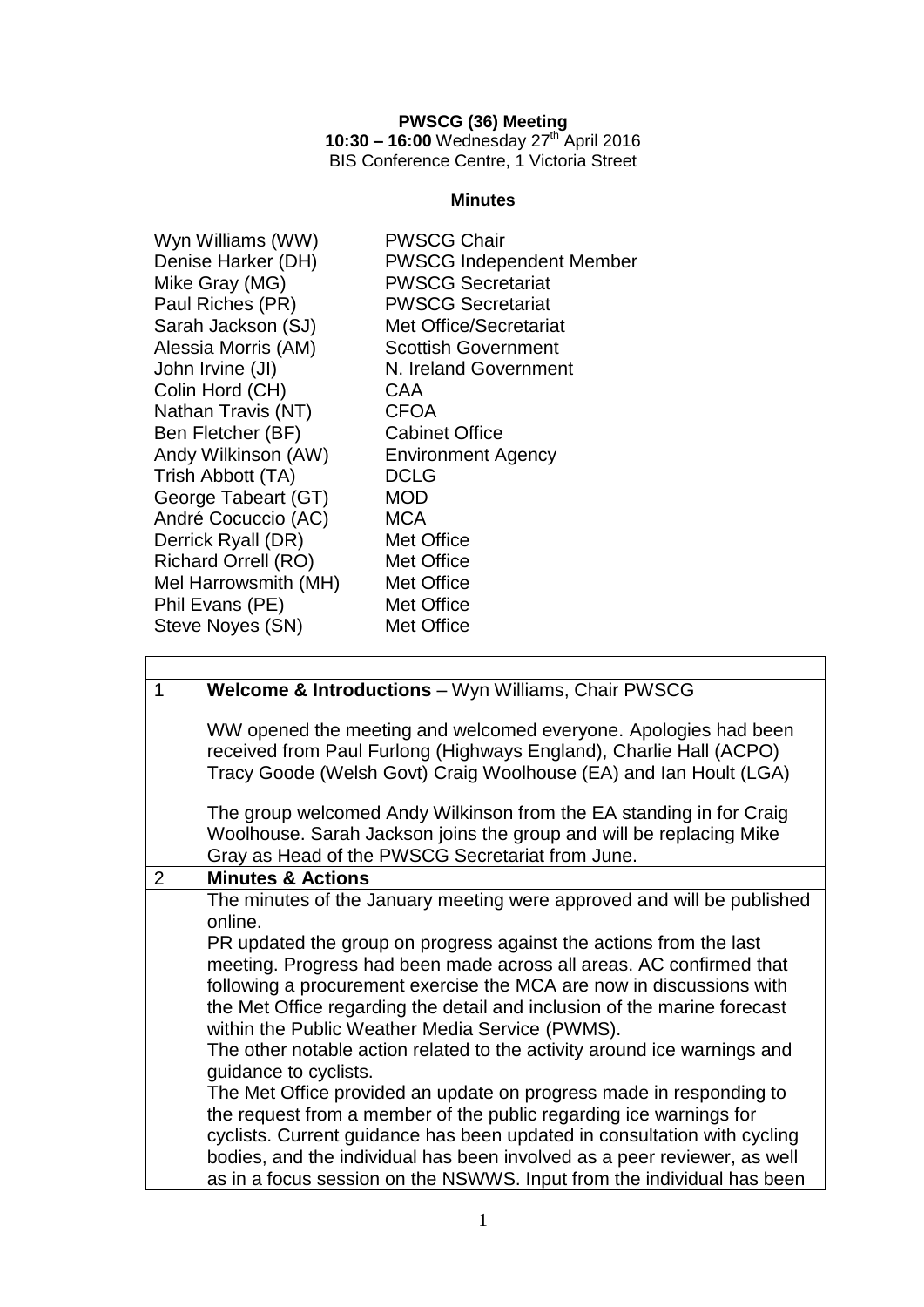|          | helpful, although feedback through social media has shown that there are                                                                                                                                                                                                                                                                                                                                                                                                                                                                                                                                                                                                                                                                                                                                                                                                                                                                                                                                                                                                                                                                                                                                                                                                                                                                                                                                                                          |
|----------|---------------------------------------------------------------------------------------------------------------------------------------------------------------------------------------------------------------------------------------------------------------------------------------------------------------------------------------------------------------------------------------------------------------------------------------------------------------------------------------------------------------------------------------------------------------------------------------------------------------------------------------------------------------------------------------------------------------------------------------------------------------------------------------------------------------------------------------------------------------------------------------------------------------------------------------------------------------------------------------------------------------------------------------------------------------------------------------------------------------------------------------------------------------------------------------------------------------------------------------------------------------------------------------------------------------------------------------------------------------------------------------------------------------------------------------------------|
|          | a wide range of views on this topic from the cycling community.                                                                                                                                                                                                                                                                                                                                                                                                                                                                                                                                                                                                                                                                                                                                                                                                                                                                                                                                                                                                                                                                                                                                                                                                                                                                                                                                                                                   |
|          | The PWSCG considered a paper that had been sent by the individual to<br>the Met Office on improving ice predictions. The recommendations of the<br>paper were considered by the PWSCG and noted to be quite onerous.<br>Although they could be considered in developing future services, it was<br>felt that the amount of effort to develop such services would be prohibitive<br>in light of financial constraints. The PWSCG welcomed the initiative of the<br>individual in raising the visibility of cyclists' needs as users of the PWS,<br>and agreed it would take forward work to better understand the needs of<br>cyclists through consultation with their official and representative bodies.<br><b>Action:</b> MG to write to the member of the public concerned to update<br>them on the relevant discussion at this meeting.<br>Action: JI and AM to canvas a wider view of the ice warnings related to                                                                                                                                                                                                                                                                                                                                                                                                                                                                                                                            |
|          | cyclists in N Ireland and Scotland.                                                                                                                                                                                                                                                                                                                                                                                                                                                                                                                                                                                                                                                                                                                                                                                                                                                                                                                                                                                                                                                                                                                                                                                                                                                                                                                                                                                                               |
|          | Action: Secretariat to publish online the minutes of the January meeting.                                                                                                                                                                                                                                                                                                                                                                                                                                                                                                                                                                                                                                                                                                                                                                                                                                                                                                                                                                                                                                                                                                                                                                                                                                                                                                                                                                         |
| 3<br>3.1 | <b>Reports</b><br>PWSCG Chair's Update - WW                                                                                                                                                                                                                                                                                                                                                                                                                                                                                                                                                                                                                                                                                                                                                                                                                                                                                                                                                                                                                                                                                                                                                                                                                                                                                                                                                                                                       |
|          | WW reported back on his attendance at the Inter-departmental Met Office<br>Strategy Group (IMOSG) in March where there was a focus on a number<br>of issues related to the activities of this group. Interest focussed on the<br>Met Office's plans to deliver their Transformation and Efficiency (T&E)<br>programme which aims to deliver the Spending Review savings in a way<br>that doesn't significantly impact on the services provided to customers.<br>Through T&E, the Met Office will transform the way it engages and<br>delivers to its customers, ensure the business is future proofed, deliver its<br>strategy and corporate plan. The Met Office has a clear focus on this<br>programme and will be finalising the implementation plans to deliver this<br>over the next couple of months. WW will be representing the interests of<br>the PWSCG at the next IMOSG meeting on 29 June.<br>WW informed the group about his input into the development of the new<br>Customer Supplier Agreement (CSA) for this financial year. WW and DH<br>met the Secretariat to review the milestones and provided further<br>challenge to bring forward some of the milestones for earlier delivery.<br>WW informed the group of the other activity he has undertaken including<br>discussions with the Civil Contingency Team at Cabinet Office and the<br>recruitment of MG's replacement for the post of Head of the PWSCG<br>Secretariat. |
| 3.2      | Report of the PWSCG Assurance Group (PAG) - WW                                                                                                                                                                                                                                                                                                                                                                                                                                                                                                                                                                                                                                                                                                                                                                                                                                                                                                                                                                                                                                                                                                                                                                                                                                                                                                                                                                                                    |
|          | The group were updated on the outcome of the PAG meeting held in<br>March. The PAG undertook their annual review of international                                                                                                                                                                                                                                                                                                                                                                                                                                                                                                                                                                                                                                                                                                                                                                                                                                                                                                                                                                                                                                                                                                                                                                                                                                                                                                                 |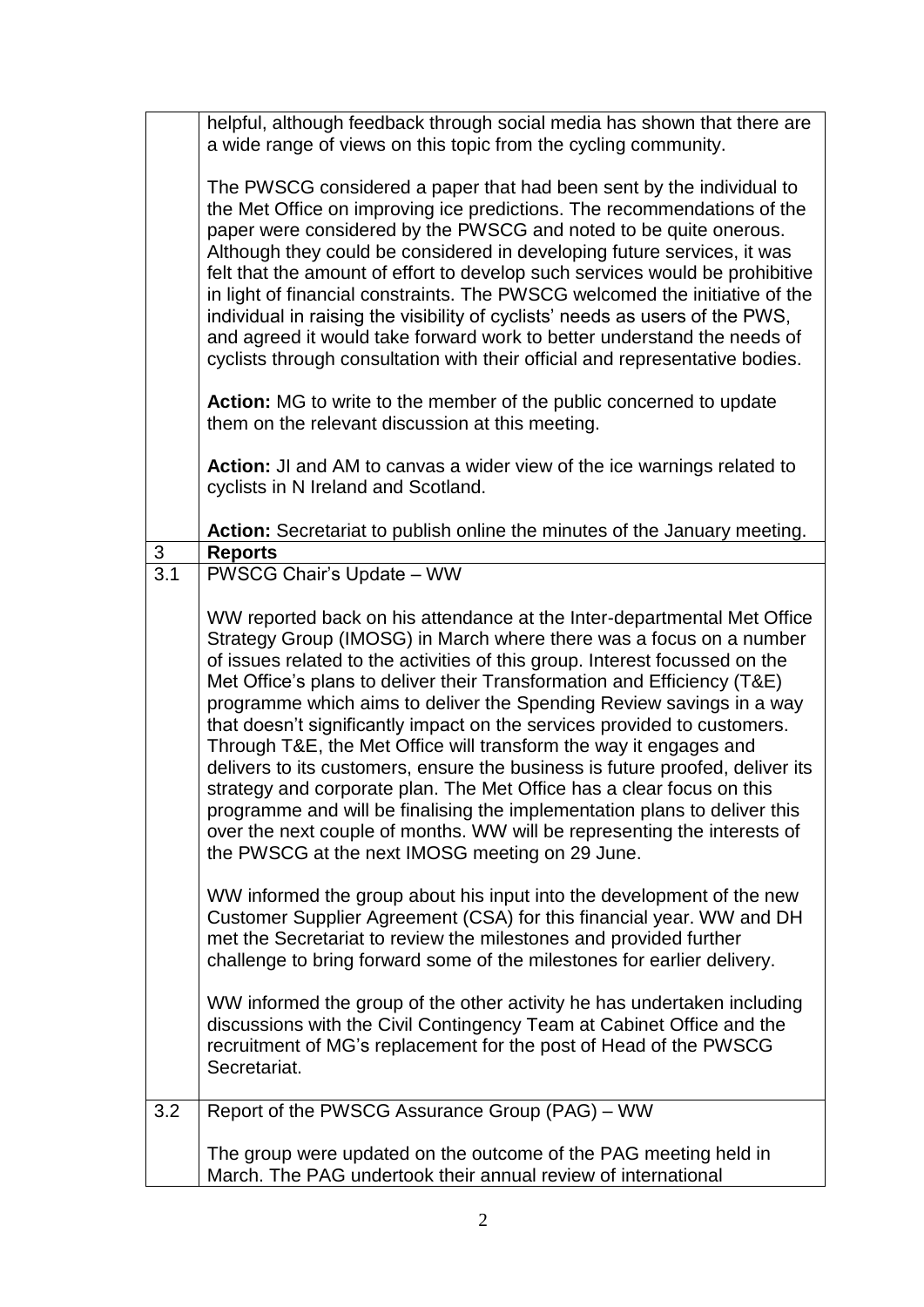|     | commitments, observations, technology and science and received an<br>update on the plans to deliver the T&E programme. The group adopted                                                                                                                                                                                                                                                                                                                                                                                                                                                                                                                                                |
|-----|-----------------------------------------------------------------------------------------------------------------------------------------------------------------------------------------------------------------------------------------------------------------------------------------------------------------------------------------------------------------------------------------------------------------------------------------------------------------------------------------------------------------------------------------------------------------------------------------------------------------------------------------------------------------------------------------|
|     | the report in the Annex to these minutes.                                                                                                                                                                                                                                                                                                                                                                                                                                                                                                                                                                                                                                               |
| 3.3 | Report of Media and Reach sub-Group (MARG)                                                                                                                                                                                                                                                                                                                                                                                                                                                                                                                                                                                                                                              |
|     | DH summarised the activity that she and PR have undertaken with a wide<br>group of broadcasters over the last few months. One to one introductory<br>meetings were held with all the main broadcasters with one more to take<br>place shortly. A very successful first meeting of MARG was held on 19<br>April where the group will focus on the development and rollout of the<br>new Public Weather Media Service (PWMS), improvements to the<br>National Severe Weather Warning Service (NSWWS), Storm naming and<br>communications and 'reach' in respect of the general public.                                                                                                    |
|     | DH enquired with the MO colleagues present about the timescale for any<br>revisions to the storm naming system as this was a point that had been<br>raised by broadcasters in the recent MARG meeting. SN informed the<br>group that plans were in place for the Met Office and Met Eireann to<br>review this first season of storm naming by the end of June.                                                                                                                                                                                                                                                                                                                          |
|     | The views expressed by this group in relation to warnings were similar to<br>others in that crucial elements to being successfully able to prepare and<br>mobilise resources depend on the lead time into an event. This issue of<br>timing was a prominent issue noted by the broadcasters in being able to<br>get the message out to the public ahead of a weekend storm event.                                                                                                                                                                                                                                                                                                       |
|     | SN noted that there is a balancing act to be maintained in that the<br>NSWWS, as a standard consistent package, has to cater for a wide<br>variety of user needs.                                                                                                                                                                                                                                                                                                                                                                                                                                                                                                                       |
| 3.4 | Met Office Update                                                                                                                                                                                                                                                                                                                                                                                                                                                                                                                                                                                                                                                                       |
|     | The group were informed of the permanent appointment of Rob Varley as<br>the Chief Executive following open competition.                                                                                                                                                                                                                                                                                                                                                                                                                                                                                                                                                                |
|     | The Met Office is also involved in the national flood reviews.                                                                                                                                                                                                                                                                                                                                                                                                                                                                                                                                                                                                                          |
| 4.0 | 2015/16 Deliverables and Performance                                                                                                                                                                                                                                                                                                                                                                                                                                                                                                                                                                                                                                                    |
| 4.1 | Revised Impact Tables - MH                                                                                                                                                                                                                                                                                                                                                                                                                                                                                                                                                                                                                                                              |
|     | MH informed the group about the changes and improvements that have<br>been made to the impact tables for NSWWS as a result of the responder<br>workshops last summer and following consultation with other parties. This<br>includes amending some of the language contained in the tables to make<br>the understanding of impacts clearer, with removal of certain elements of<br>probabilistic language. There is now a clearer narrative about the<br>intended use of the tables and what they are not for. There was some<br>discussion around the impact table for ice. MH explained to the group that<br>there was also wording around gritting and treating surfaces which would |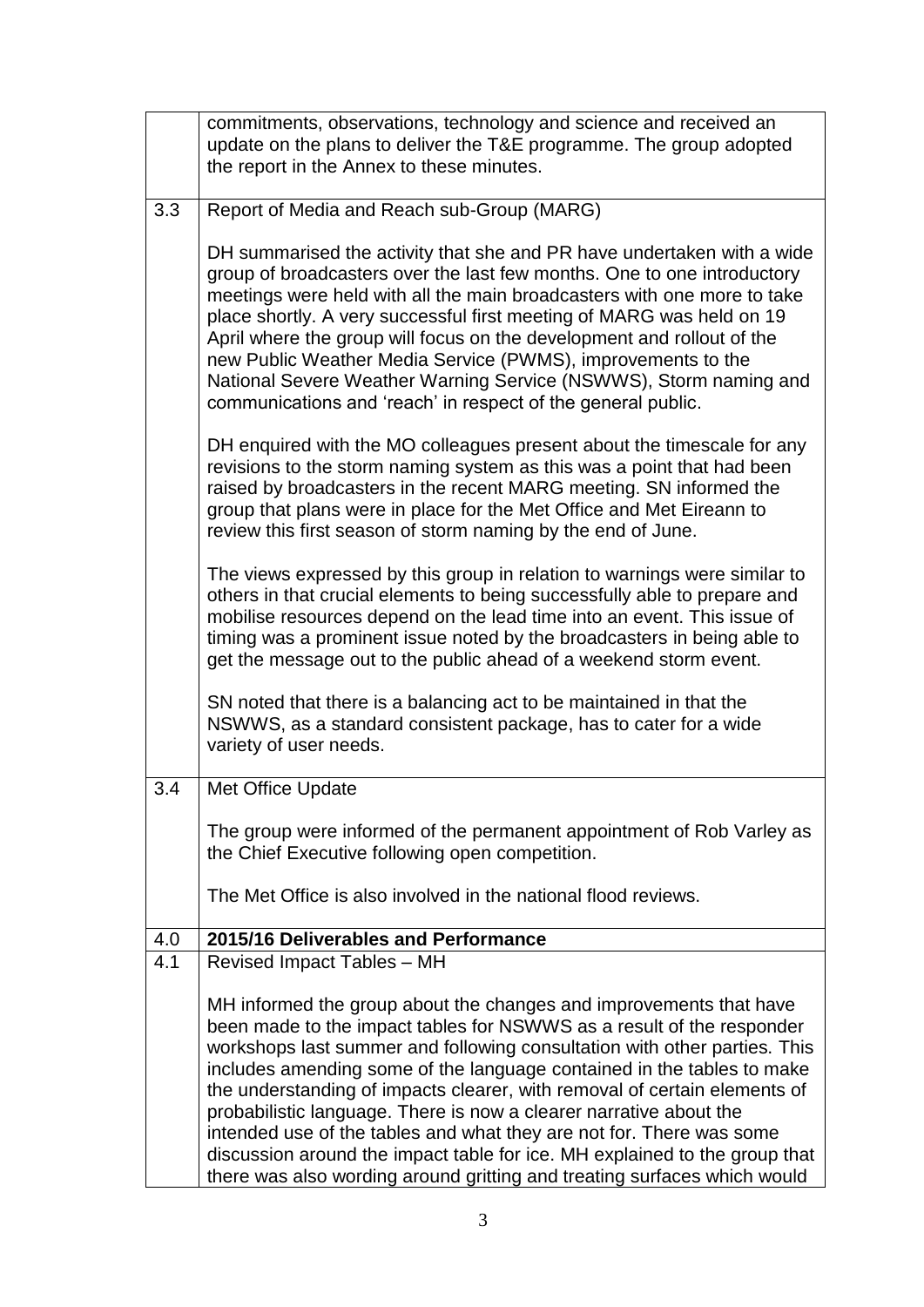|                  | help inform the overall picture for the impacts around ice.                                                                                                                                                                                                                                                                                                                                                                                                                                                                                                                                                                                                                                                                                                                                                                                                                                                                                 |
|------------------|---------------------------------------------------------------------------------------------------------------------------------------------------------------------------------------------------------------------------------------------------------------------------------------------------------------------------------------------------------------------------------------------------------------------------------------------------------------------------------------------------------------------------------------------------------------------------------------------------------------------------------------------------------------------------------------------------------------------------------------------------------------------------------------------------------------------------------------------------------------------------------------------------------------------------------------------|
|                  | CH raised a question over the text around fog and the bullet on dense fog<br>relating to visibility of less than 50m. It was felt that this wasn't always the<br>case and that fog can cause impacts with visibility greater than 50m as<br>well so it was agreed to remove this bullet.                                                                                                                                                                                                                                                                                                                                                                                                                                                                                                                                                                                                                                                    |
|                  | Overall the group were very pleased to note the progress that has been<br>made and endorsed the revised impact tables.                                                                                                                                                                                                                                                                                                                                                                                                                                                                                                                                                                                                                                                                                                                                                                                                                      |
| 4.2              | End of Year Reporting - DR and MG                                                                                                                                                                                                                                                                                                                                                                                                                                                                                                                                                                                                                                                                                                                                                                                                                                                                                                           |
|                  | Met Office Annual Report                                                                                                                                                                                                                                                                                                                                                                                                                                                                                                                                                                                                                                                                                                                                                                                                                                                                                                                    |
|                  | DR provided the group with a summary of the activity that had taken<br>place over the last year. In terms of the weather, the spring presented<br>average conditions with summer witnessing record temperatures reached<br>in July before a thundery breakdown which led to a wetter cooler end.<br>Early autumn was settled before a record breaking stormy and mild<br>period from November to February, followed by some cold snaps at the<br>end of winter.                                                                                                                                                                                                                                                                                                                                                                                                                                                                             |
|                  | DR provided the group with a summary of the activity that went well and<br>highlighted the areas where more work was required. There have been<br>positive developments in exploiting the best of the models, science and<br>forecasters as well as the benefits from embedding Advisors in the Ops<br>centre. High levels of 'reach' were obtained regarding severe weather<br>events with the storm naming seeming to be the factor behind this. More<br>work will be done as part of reviewing the storm naming system to try and<br>understand how much of an effect it has had. Areas to focus on for<br>improvements include the challenge of forecasting detail of showers,<br>and increasing warning lead times to give more notice for responders and<br>the general public. Other areas to focus on include reviewing the number<br>of yellow warnings issued and the lower levels of reach obtained during<br>the summer months. |
|                  | The group were informed about progress made with digital channels, in<br>particular the launch of the new App in the New Year. User numbers<br>continue to grow and there is a process in place to migrate users signed<br>up to the old App onto the new one. Important milestones were reached<br>with the continued rollout of the new High Performance Computer (HPC)<br>with phase 1 and 2 now complete. The last month has witnessed a major<br>model upgrade which has delivered the single biggest model<br>improvement in a decade.                                                                                                                                                                                                                                                                                                                                                                                                |
|                  | Action: Secretariat to publish the Met Office Annual report online                                                                                                                                                                                                                                                                                                                                                                                                                                                                                                                                                                                                                                                                                                                                                                                                                                                                          |
| 4.2 <sub>b</sub> | <b>PWSCG Annual Report</b>                                                                                                                                                                                                                                                                                                                                                                                                                                                                                                                                                                                                                                                                                                                                                                                                                                                                                                                  |
|                  | MG provided the group with an overview of the main achievements and<br>activity of the PWSCG and secretariat over the last year. These included                                                                                                                                                                                                                                                                                                                                                                                                                                                                                                                                                                                                                                                                                                                                                                                             |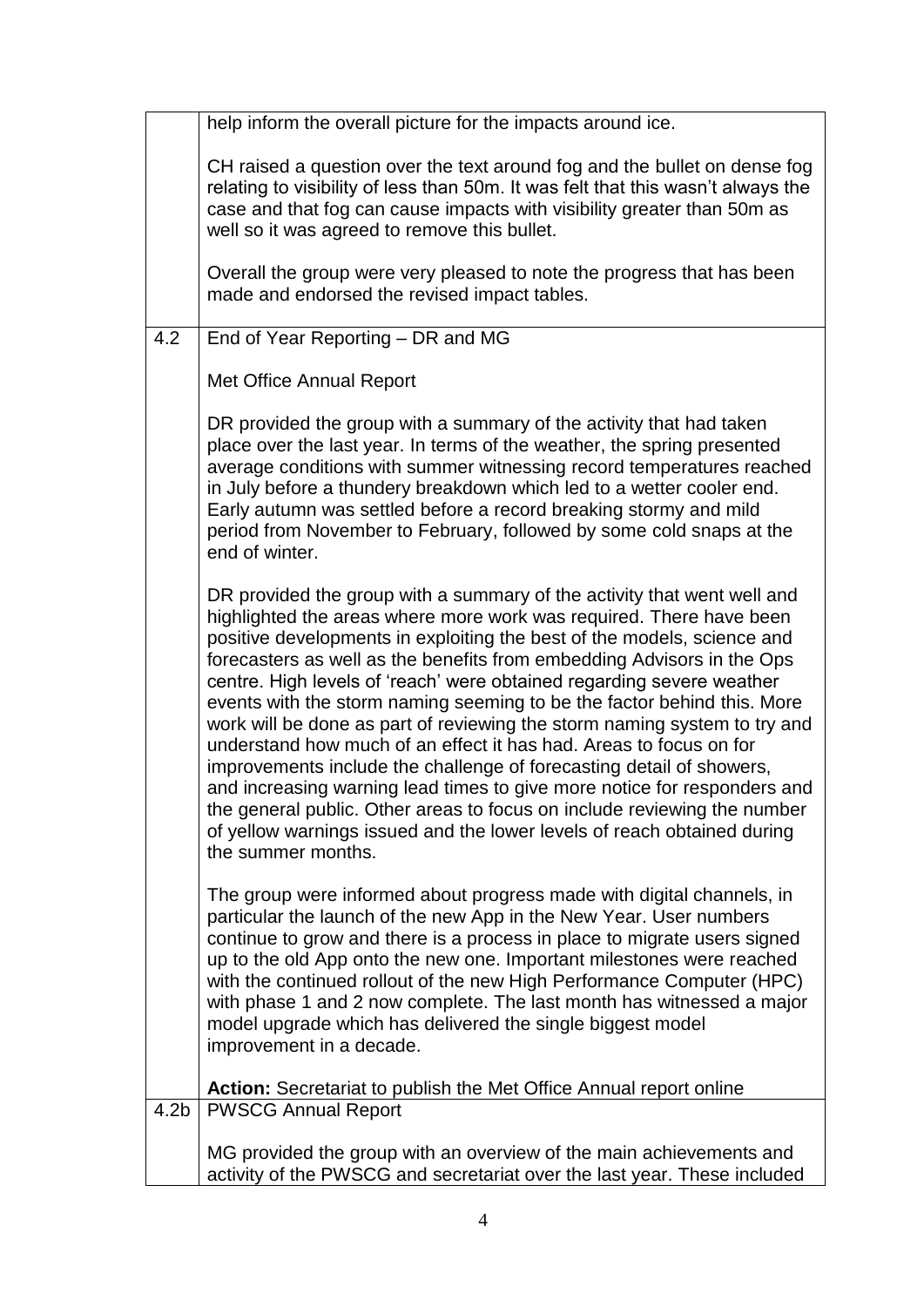|      | the evidence gathering ahead of the Spending Review to provide robust<br>arguments to support the continued funding of the PWS, establishing the<br>Media and Reach sub-Group (MARG) to engage with broadcasters on the<br>key issue of 'reach' of PWS outputs and delivery of well organised and<br>productive PWSCG and PAG meetings throughout the period.<br>Action: Secretariat to publish the PWSCG Annual Report online                                                                                                                 |
|------|------------------------------------------------------------------------------------------------------------------------------------------------------------------------------------------------------------------------------------------------------------------------------------------------------------------------------------------------------------------------------------------------------------------------------------------------------------------------------------------------------------------------------------------------|
| 4.2c | PWS sign off 2015/16                                                                                                                                                                                                                                                                                                                                                                                                                                                                                                                           |
|      | The PWSCG agreed that the Met Office had met the performance<br>standard for 15/16 set down in the CSA and that WW could issue his draft<br>letter to the CEO of the Met Office providing formal sign-off of the CSA.<br><b>Action: Secretariat to issue the letter</b>                                                                                                                                                                                                                                                                        |
|      | <b>Future Plans</b>                                                                                                                                                                                                                                                                                                                                                                                                                                                                                                                            |
| 5.1  | New Customer Supplier Agreement (CSA) including Public Performance<br>Measures (PPMs) and Milestones                                                                                                                                                                                                                                                                                                                                                                                                                                           |
|      | MG provided an introduction to the new CSA and the development of<br>PPMs and milestones. The new CSA would cover the Spending Review<br>period up to 2019/20, and the required Spending Review savings would<br>be accounted for in the PWS price.                                                                                                                                                                                                                                                                                            |
|      | To support the delivery of savings, a new PWS theme of Efficiency has<br>been introduced in the CSA. The inclusion of this important theme is to<br>ensure progress with the delivery of the Met Office T&E programme.                                                                                                                                                                                                                                                                                                                         |
|      | DR described to the group the detailed plans in the CSA for the PWS<br>over the next few years. The key drivers influencing the direction of the<br>PWS include the demand for more accurate forecasts, changing public<br>trends in areas such as how people access weather content, the decline<br>in TV with strong growth in digital and social media. The final installation<br>of the HPC will see huge increases in forecast data available posing a<br>challenge in how users will access the increased data outputs going<br>forward. |
|      | DR outlined the high level priorities as improving accuracy both actual<br>and perceived, increasing reach and engagement and delivering the<br>savings required as a result of the Spending Review. Work continues on<br>the next generation National Severe Weather Warning Service (NSWWS)<br>with the new design requirements to be delivered by October 16 with the<br>full implementation of the new warning system during 17/18.                                                                                                        |
|      | The Public Weather Media Service (PWMS) is on track for launch this<br>July. The new mobile App will have regular updates to functionality on a<br>three monthly basis with plans in place to migrate users from the old<br>version over to the new version.                                                                                                                                                                                                                                                                                   |
|      | On civil contingencies, there will be an improved CHEMET service<br>following an assessment of user requirements. There is planned work on                                                                                                                                                                                                                                                                                                                                                                                                     |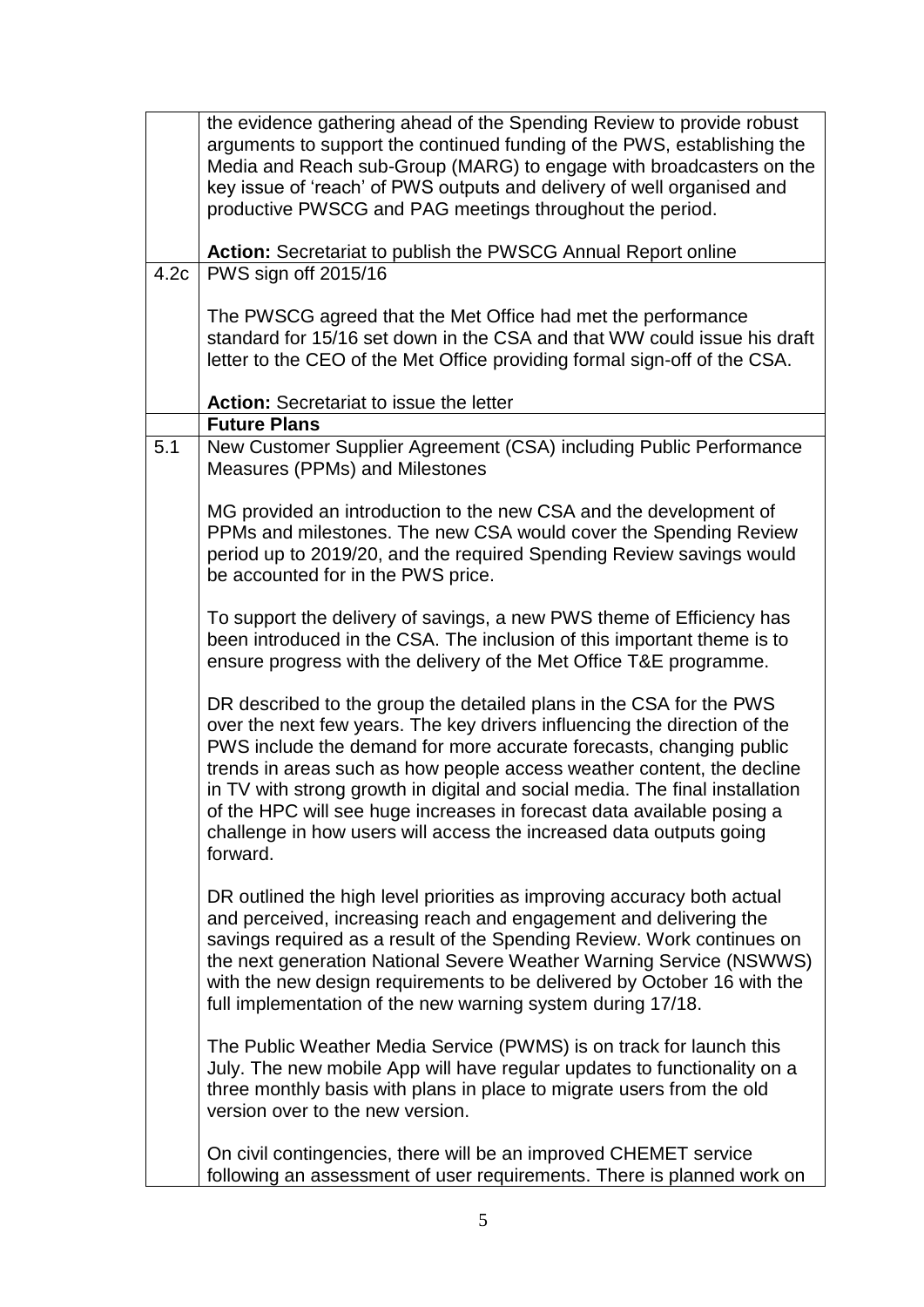|     | the Heat and Cold Advisory Service with workshops planned for the<br>autumn to establish responder and public requirements. There is an<br>interim plan to improve communication of heat events from May 2016.<br>The phased implementation of the Hazard Manager strategy to take place<br>from now until March 2018.<br>On data services, there is an obligation to make data available for re-use<br>to allow others to add value to the data outputs from the Met Office. The<br>plan is to provide data through managed APIs by October 2017.<br>On National Capability, full implementation of the HPC is scheduled for<br>March 2017 including upgrades to the global and UK models.<br>The PWSCG approved the CSA with the proposed PWS Performance<br><b>Measures and Milestones.</b> |
|-----|------------------------------------------------------------------------------------------------------------------------------------------------------------------------------------------------------------------------------------------------------------------------------------------------------------------------------------------------------------------------------------------------------------------------------------------------------------------------------------------------------------------------------------------------------------------------------------------------------------------------------------------------------------------------------------------------------------------------------------------------------------------------------------------------|
| 5.2 | Milestone sponsors                                                                                                                                                                                                                                                                                                                                                                                                                                                                                                                                                                                                                                                                                                                                                                             |
|     | To ensure that the PWSCG keep a close eye on progress against the<br>milestones, members of the PWSCG were sought to act as sponsors<br>against specific milestones. The group agreed the following sponsors for<br>the coming year:                                                                                                                                                                                                                                                                                                                                                                                                                                                                                                                                                           |
|     | Milestone 1 - NSWWS Next Generation: Ben Fletcher<br>Milestone 2 – Increasing Reach: Denise Harker<br>Milestone 3 - Digital Delivery: Ian Hoult<br>Milestone 4 – Increasing Reach (Digital Strategy): Denise Harker<br>Milestone 5 - Wow Schools: Ian Hoult<br>Milestone 6 – Re-use of NSWWS and CHEMET: Nathan Travis<br>Milestone 7 – Heat & Cold Advisory Service: Alessia Morris<br>Milestone 8 - Implementation of Hazard Manager: Craig Woolhouse<br>Milestone 9 - Data Services: Sarah Jackson<br>Milestone 10 – Forecast Accuracy: Trish Abbot<br>Milestone 11 - PWS Service Review: Colin Hord                                                                                                                                                                                        |
|     | Action: Secretariat to circulate list of milestones and the agreed sponsors                                                                                                                                                                                                                                                                                                                                                                                                                                                                                                                                                                                                                                                                                                                    |
| 5.3 | <b>Consultation Plan and Secretariat Operating Plan</b><br>MG presented the Secretariat Operating Plan, noting the importance of a<br>smooth handover to the new Head of the Secretariat, Sarah Jackson,<br>from June. Other key milestones included development of a long term<br>consultation plan to be presented at the PWSCG in September and<br>securing the continuity of appointment of the PWSCG Chairman and<br>Independent Member.                                                                                                                                                                                                                                                                                                                                                  |
| 6.1 | Review of winter 2015/16                                                                                                                                                                                                                                                                                                                                                                                                                                                                                                                                                                                                                                                                                                                                                                       |
|     | MH took the group through the main activity witnessed over the winter<br>period which proved to be full of activity with a very wet and stormy first<br>half.                                                                                                                                                                                                                                                                                                                                                                                                                                                                                                                                                                                                                                  |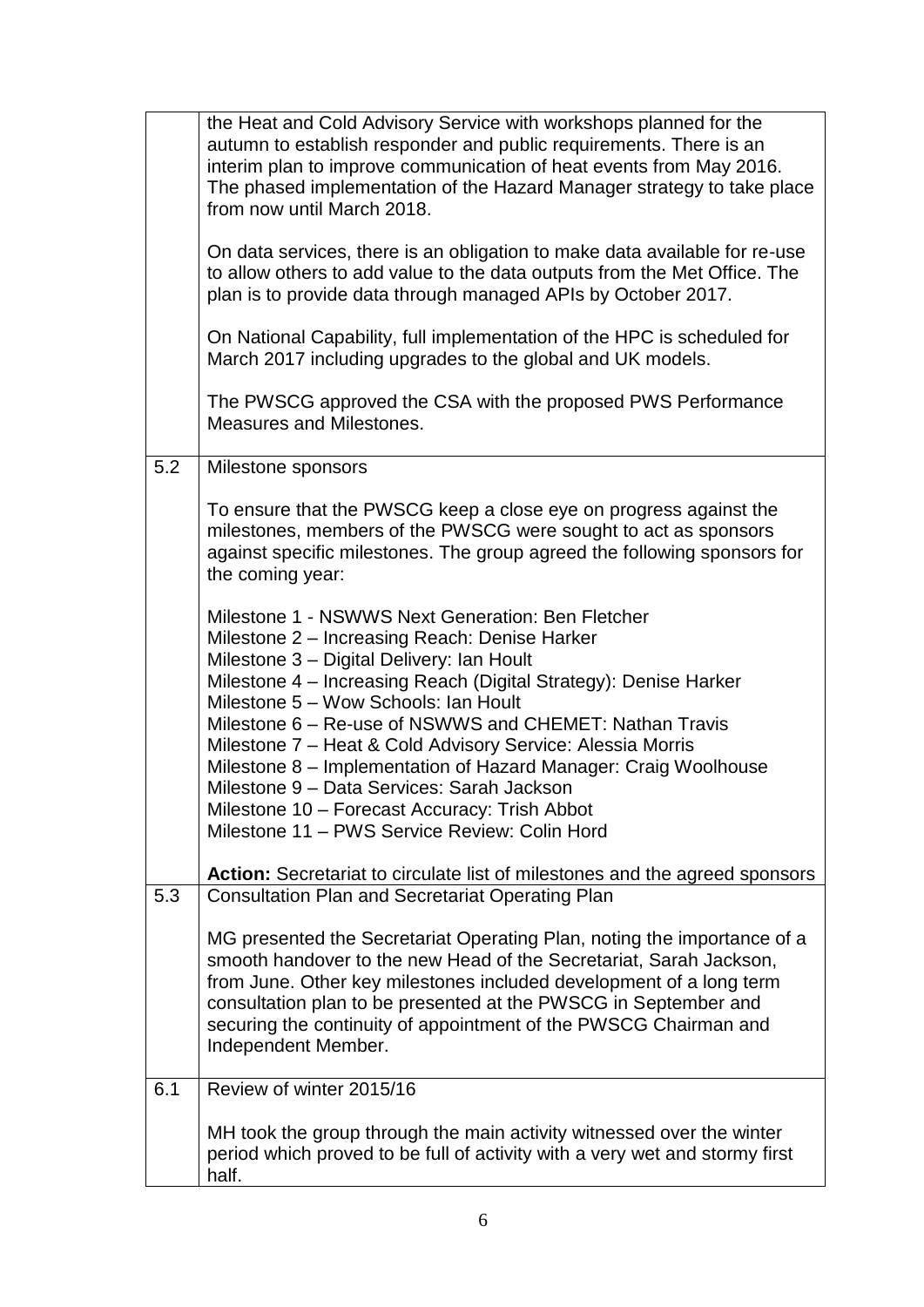|                | The group reported back on how their organisations and stakeholders<br>faired during the winter. The overall messages included positive<br>experience of the storm naming system, although it was a challenge with<br>so many coming along in quick succession it was felt that the system<br>added value in terms of raising the awareness of such events and that the<br>communications worked well. The group were encouraged with the spikes<br>in reach which appear to be attributable to the storm naming. There was<br>general consensus that having some additional lead in time to events<br>helps to ensure the effective deployment of kit, assets and people but<br>recognition that any significant increase in notice would impact on the<br>confidence around a warning.                                       |
|----------------|--------------------------------------------------------------------------------------------------------------------------------------------------------------------------------------------------------------------------------------------------------------------------------------------------------------------------------------------------------------------------------------------------------------------------------------------------------------------------------------------------------------------------------------------------------------------------------------------------------------------------------------------------------------------------------------------------------------------------------------------------------------------------------------------------------------------------------|
| 6.2            | Met Office Transformation and Efficiency programme                                                                                                                                                                                                                                                                                                                                                                                                                                                                                                                                                                                                                                                                                                                                                                             |
|                | SN the Met Office Chief Operating Officer provided an update on the<br>plans to deliver the savings required from the PWS as a result of the<br>Spending Review settlement.                                                                                                                                                                                                                                                                                                                                                                                                                                                                                                                                                                                                                                                    |
|                | The key drivers behind the programme are to put in place measures that<br>will deliver the necessary savings required by 2020. The aim is to<br>transform the way the Met Office delivers and engages with customers,<br>future proofing the organisation to ensure it is capable of delivering its<br>strategy and corporate plan. The benefits of the programme include<br>improving leadership and the management of change, repositioning the<br>organisation so it will be more agile in meeting customer requirements<br>and being better positioned to deal with any future significant<br>environmental events. The overall message is that the desired outcome is<br>about delivering a more agile organisation to deal with future challenges,<br>and changing the culture to embed efficiency as standard practice. |
| $\overline{7}$ | <b>AOB</b><br>WW thanked MG on behalf of the group for his hard work and high                                                                                                                                                                                                                                                                                                                                                                                                                                                                                                                                                                                                                                                                                                                                                  |
|                | achievements in his time as Head of the Secretariat over the last two<br>years.                                                                                                                                                                                                                                                                                                                                                                                                                                                                                                                                                                                                                                                                                                                                                |
|                | AC offered to host the next PWSCG meeting at the MCA control centre<br>near Portsmouth.                                                                                                                                                                                                                                                                                                                                                                                                                                                                                                                                                                                                                                                                                                                                        |
|                | Action: Secretariat to follow up with AC about the necessary<br>arrangements                                                                                                                                                                                                                                                                                                                                                                                                                                                                                                                                                                                                                                                                                                                                                   |
|                | <b>CLOSE</b>                                                                                                                                                                                                                                                                                                                                                                                                                                                                                                                                                                                                                                                                                                                                                                                                                   |

## **Future PWSCG Meeting dates and locations:**

#### **PWSCG Northern Ireland, Belfast, 26 May 2016 PWSCG Scotland, Edinburgh, tbc**

# **Proposed PWSCG meetings for 2016/17**

 $\bullet$  28<sup>th</sup> September 2016 (Proposal to hold at MCA, Fareham, Portsmouth)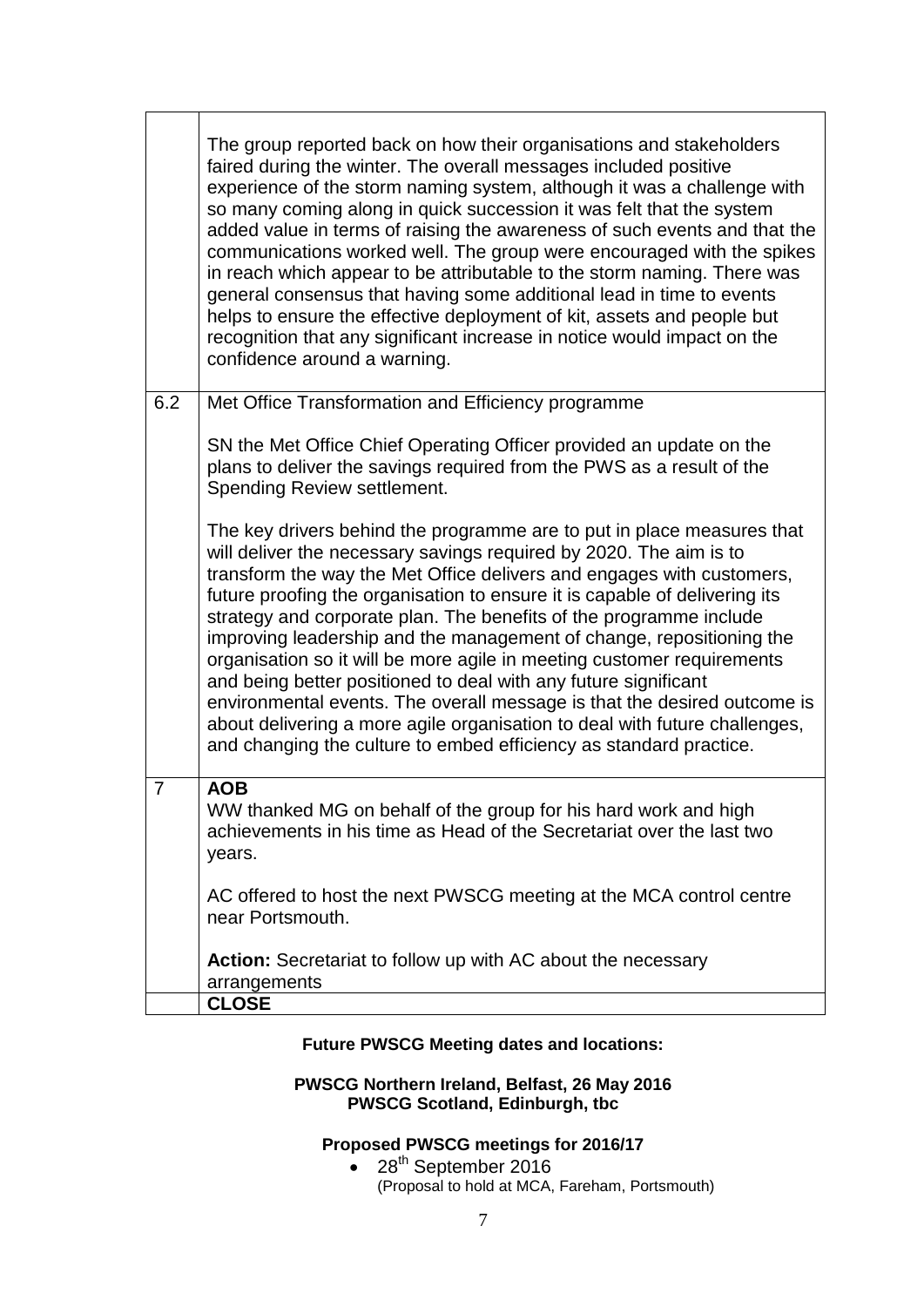- $\bullet$  25<sup>th</sup> January 2017
- $\bullet$  26<sup>th</sup> April 2017

## **Annex: Report to the PWSCG of the 5th Meeting of the PWS Assurance Group**

The meeting took place at the Met Office, Exeter, on 15<sup>th</sup> March 2016. PAG members present were Wyn Williams, Denise Harker, George Tabeart, Colin Hord and Mike Gray.

The PAG undertook an annual review the following areas:

- International Commitments
- Observations
- Technology
- Science

The PAG was also briefed on the Met Office Transformation and Efficiency (T&E) Programme.

The review of International Commitments highlighted that all milestones and indicators had been met for EUMETSAT with the key achievement being that the next generation polar orbiter satellite programme (EPS-SG) entered into force. The main issues with ECMWF at present are its future accommodation and ensuring that the ECMWF Strategy emphasises that the ECMWF's core activity must remain in medium-range weather forecasting. The highlight of the year for WMO was its Congress in June 2015 at which the UK achieved all its main objectives. The cost of international subscriptions for 2015/16 was below budget with savings on EUMETSAT due to reducing the costs of depreciation being offset by a small increase to ECMWF costs compared to budget.

The PAG received a comprehensive review of Observations performance and activity over the past year. The only area of concern on the performance of the networks for 1516 was with the wind profilers, which were now at end of life and so more prone to significant failures. Observations had delivered a number of other achievements in the year. This included progress with the Radar renewal project, which is nearly complete, and the new radars are providing greater accuracy and sensitivity of rainfall accumulations. There are a number of challenges facing Observations, including recruitment and obsolescence in the networks. Plans are in place to address these.

Technology performance indicators showed good and solid performance: systems had 98% or above availability for all months. There were a couple